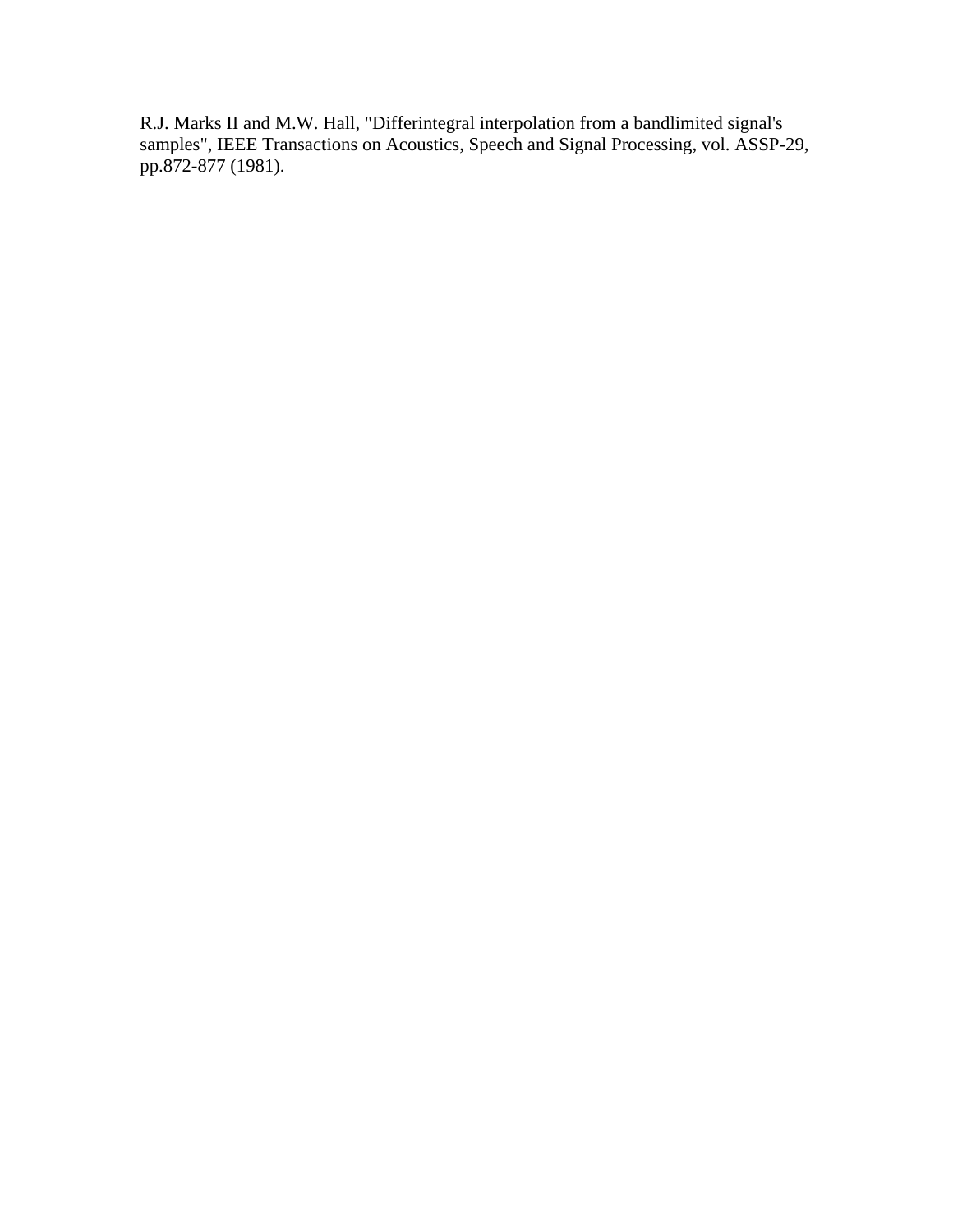### **V.** CONCLUSION

Because a symmetric Toeplitz matrix is a doubly symmetric matrix, its eigenvectors are either symmetric or skew symmetric (provided the eigenvalues are distinct). The corresponding eigenfdters have their zeros either on the unit circle or they come in inverse pairs, with one zero inside the unit circle and the second outside the unit circle. We have shown that a symmetric Toeplitz matrix is a special case where the eigenfilters corresponding to the maximum and minimum eigenvalues, if distinct, have their zeros *on* the unit circle. The same property may or may not hold for the other eigenfilters. We have also shown that even if all the eigenfilters of a doubly symmetric matrix have their zeros on the unit circle, the matrix need not be Toeplitz. If some eigenvalue has multiplicity greater than one, the corresponding eigenvectors need not even be symmetric, although they could be chosen to be symmetric.

## ACKNOWLEDGMENT

The author wishes to thank H. Gish for many helpful discussions during the course of this work.

#### **REFERENCES**

- [l] C. Gueguen, "The modified linear prediction: A factor analysis approach to speech analysis," Dep. Syst. Sci., Univ. California, **Los** Angeles, Rep. UCLA-ENG 7540,1975.
- [2] G. Carayannis and C. Gueguen, "The factorial linear modelling: A Karhunen-Loeve approach to speech analysis," in *Proc.* IEEE Int. Conf. Acoust., Speech, Signal Processing, Philadelphia, PA, Apr. 1976, pp. 489-492.
- [3] E. Robinson, Statistical Communication and Detection. London, England: Griffin, 1967, pp. 269-272.
- [4] **A.** Cantoni and P. Butler, "Properties **of** the eigenvectors of persymmetric matrices with applications to communication theory, IEEE Trans. *Commun.,* vol. COM-24, pp. 804-809, Aug. 1976.
- [5]  $-$ , "Eigenvalues and eigenvectors of symmetric centrosymmetric matrices." *Linear Algebra and Its Applications*, vol. 13, pp. 275– Linear Algebra and Its Applications, vol. 13, pp. 275-288,1976.
- [6] **S.** Treitel and T. Ulrych, **"A** new proof of the minimum-phase property of the unit prediction error operator," IEEE *Trans.*  Acoust., Speech, Signal Processing, vol. ASSP-27, pp. 99-100, Feb. 1979.

John Makhoul (S'67-M'70-SM'78-F'80), for a photograph and biography, see p. 659 of the June 1981 issue of this TRANSACTIONS.

# Differintegral Interpolation from a Bandlimited Signal's Samples

ROBERT J. MARKS, II, MEMBER, IEEE, AND MICHAEL W. HALL, MEMBER, IEEE

Abstract-The Whittaker-Shannon cardinal series dictates that any *Lz* bandlimited signal is defined everywhere **by** its (sufficiently closely spaced) sample values. **This** paper derives those interpolation functions necessary for direct evaluation **of** such a **signal's** derivatives, integrals, and fractional derivatives directly from the sample values. Generation and recursion formulas for these interpolation functions are presented.

## **I.** INTRODUCTION

I is well known that a low-pass bandlimited signal is<br>uniquely specified by its sufficiently closely spaced sample<br>values [1]-[4] Thus the results of all operations on the sig-T is well known that a low-pass bandlimited signal is values  $[1]$ - $[4]$ . Thus, the results of all operations on the signal are also specified by these values. In this paper, we present interpolation functions which directly generate derivatives and integrals of arbitrary order directly from the signal's samples.

The classical sampling theorem dictates that each point of interpolation is determined by every sample value. The contribution of a sample value roughly decreases monotonically as the interval to the point of interpolation increases. For differintegral interpolation, the amount of contribution from each sample value increases with the order of differentiation or integration. Conventional numerical analysis techniques, for example, utilize only a few adjacent sample values to interpolate a derivative at a point [5], **[6].** The interpolatory relations presented in this paper relate the contributions of each sample value to each point of interpolation.

One technique to generate differintegrals stems from the derivative and integration theorems of Fourier analysis [7]. A signal's spectrum is appropriately weighted and inverse transformed. The use of the FFT for digital implementations makes such a technique attractive. Recent fast convolution algorithms, however, have been shown in many cases to require fewer operations [8]. The interpolatory relations presented in this paper-each in convolution form-thus afford a potentially more efficient computational technique for performing differintegrals.

Manuscript received July 29, 1980.

R. J. Marks, I1 is with the Department of Electrical Engineering, University of Washington, Seattle, **WA** 98195.

M. W. Hall was with the Department of Electrical Engineering, University of Washington, Seattle, WA 98195. He is now with Bell Laboratories, Holmdel, NJ 07733.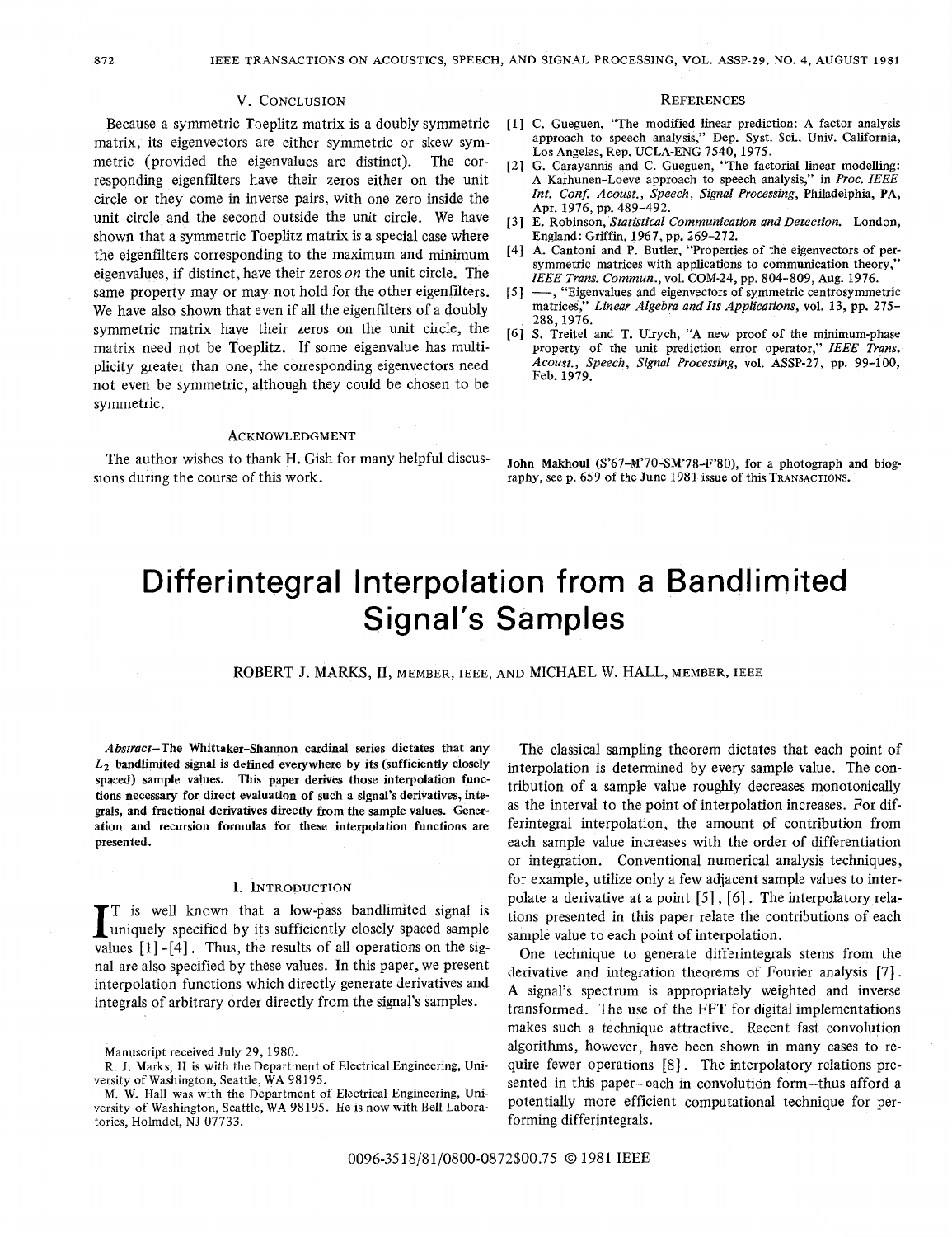matrix-vector product. There has been much recent interest and success in the utilization of both coherent and noncoherent optical processors to perform such operations.' The capacity for information throughput is incredibly high. The interpolatory relations in this paper can be directly applied to fabricate optical transmittances for use in many of these processors to perform differintegral operations on unaliased data.

## **11. PRELIMINARIES**

The classical Whittaker-Shannon *[I]* , *[2]* cardinal series is *[31* , *[41* 

$$
x(t) = \sum_{n = -\infty}^{\infty} x(t_n) \operatorname{sinc} 2W(t - t_n)
$$
 (1)

where

$$
\text{sinc } t = \frac{\sin \pi t}{\pi t}.
$$

This uniformly convergent series  $[10]$  is applicable to all  $x(t)$ in  $L_2$  when

$$
x(t) = \int_{-W}^{W} X(f) e^{j2\pi ft} df
$$
 (3)

where

$$
x(t) = \int_{-W}^{W} X(f) e^{j2\pi ft} df
$$
 (3)  
here  

$$
X(f) = \int_{-\infty}^{\infty} x(t) e^{-j2\pi ft} dt.
$$
 (4)

The sample locations in (1) are at  $t_n = n/2W$  where 2W, the signal's bandwidth,<sup>2</sup> is defined in (3). This class of bandlimited  $L_2$  signals will be denoted by  $B_W$ . The signal samples uniquely specify  $x(t)$  via (1). In this paper, we derive the interpolatory relations to generate differintegrals of  $x(t)$ directly from its sample values. The case of general linear operations on  $x(t)$  has been treated elsewhere [11].

### **111. INTEGER DERIVATIVE INTERPOLATION**

The interpolation formula for the pth derivative of a bandlimited signal originates directly from (1):

$$
x^{(p)}(t) = (2W)^p \sum_{n=-\infty}^{\infty} x(t_n) d_p [2W(t - t_n)]
$$
 (5)

where

$$
x^{(p)}(t) = \left(\frac{d}{dt}\right)^p x(t) \tag{6}
$$

and

$$
d_p(t) = \left(\frac{d}{dt}\right)^p \text{ sinc } t \tag{7}
$$

**A list of references of work in this area** can **be found in** *[9].* 

of  $|f| \le W$ . If nonzero only over the interval  $|f| \le B \le W$ , we are merely oversampling.

The discrete convolution operation can be expressed as a is the derivative kernel. From the derivative theorem of natrix-vector product. There has been much recent interest Fourier analysis, we can equivalently write

$$
d_p(t) = \int_{-1/2}^{1/2} (j2\pi f)^p e^{j2\pi ft} df
$$
  
\n
$$
= \frac{(-1)^p p!}{\pi t^{p+1}} [\sin(\pi t) \cos_{p/2}(\pi t)]
$$
  
\n
$$
- \cos \pi t \sin_{(p-1)/2}(\pi t)]
$$
(8)  
\nere, in the second step, we have used [12]. The incomplete  
\ne and cosine are defined, respectively, as  
\n
$$
\cos_a(t) = \sum_{n=0}^{[a]} \frac{(-1)^n t^{2n}}{(2n)!}
$$
(9a)

where, in the second step, we have used *[12]* . The incomplete sine and cosine are defined, respectively, as

$$
\cos_a(t) = \sum_{n=0}^{[a]} \frac{(-1)^n t^{2n}}{(2n)!}
$$
 (9a)

$$
\sin_a(t) = \sum_{n=0}^{[a]} \frac{(-1)^n t^{2n+1}}{(2n+1)!}.
$$
 (9b)

The notation *[a]* denotes the greatest integer less than or equal to *a*. To allow for  $p = 0$  in (8), we set  $\sin_{-1/2}(t) = 0$ . Then  $d_0(t) = \text{sinc}(t)$ .

For large *t* and even *p*, the  $\cos_{p/2}(\pi t)$  term in (8) dominates. For odd p,  $\sin_{(p-1)/2}(\pi t)$  dominates. This observation leads to the following asymptotic relation for  $d_p(t)$  for large *t*:

$$
d_p(t) \rightarrow \begin{cases} (-1)^{p/2} \pi^p \text{ sinc } t; & p \text{ even} \\ (-1)^{(p-1)/2} \pi^p \frac{\cos \pi t}{\pi t}; & p \text{ odd.} \end{cases}
$$
(10)

Convolution of  $(2W)^p d_p(2Wt)$  with any  $x(t) \in B_W$  yields  $x^{(p)}(t)$ . To show this, we write

$$
(2W)^p \int_{-\infty}^{\infty} x(\tau) d_p [2W(t-\tau)] d\tau
$$
  
\n
$$
= (-1)^p \int_{-\infty}^{\infty} x(\tau) \left(\frac{d}{d\tau}\right)^p \operatorname{sinc} 2W(t-\tau) d\tau
$$
  
\n
$$
= \int_{-W}^W X(f) (j2\pi f)^p e^{j2\pi ft} df
$$
  
\n
$$
= x^{(p)}(t) \tag{11}
$$

where, in the second step, we have used the power theorem of Fourier analysis [13]. This result is a generalization of that of Gallagher and Wise *[lo]* who noted that the first derivative of a bandlimited signal can be achieved by a convolution with an appropriately scaled first-order spherical Bessel function  $j_1(t) = -(d/dt) \text{ sinc}(t/\pi).$ 

Using  $d_q(t)$  as the signal in (11) gives the recurrence relation

$$
d_{p+q}(t) = \int_{-\infty}^{\infty} d_q(\tau) d_p(t-\tau) d\tau.
$$
 (12)

<sup>2</sup> A list of references of work in this area can be found in [9].<br><sup>2</sup>The spectrum of *x*(t) can be identically zero over any subinterval <sup>2</sup> Thus, higher order kernels can be generated by convolution of

A second obvious recurrence relation is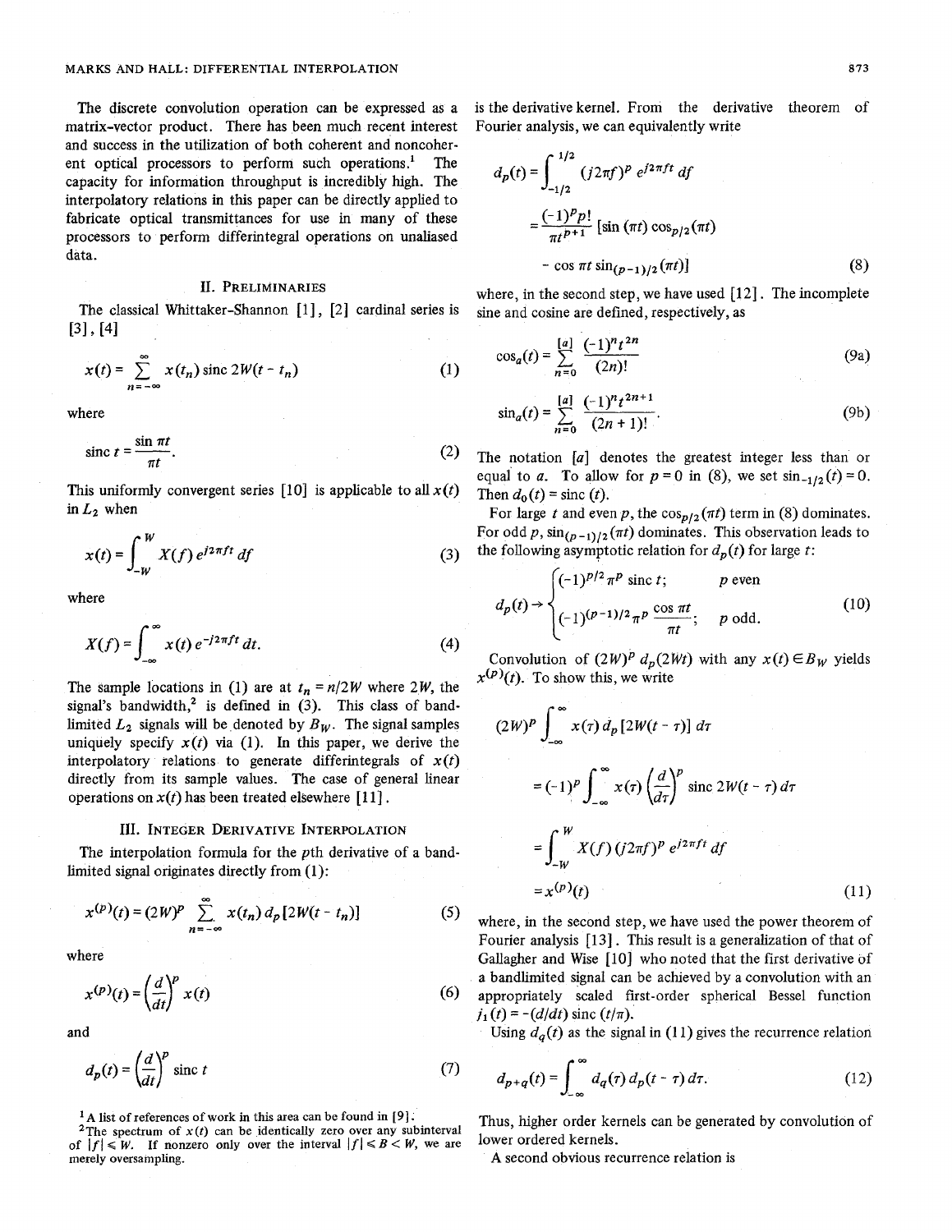$$
d_{p+q}(t) = \left(\frac{d}{dt}\right)^q d_p(t).
$$
 (13)

Using this expression with 
$$
q = 1
$$
 and the relations  
\n
$$
\frac{d}{dt} \cos_n(t) = -\sin_{n-1}(t)
$$
\n(14a)

$$
\frac{d}{dt}\sin_n(t) = \cos_n(t) \tag{14b}
$$

gives, via **(8),** a third recurrence formula:

$$
\frac{d}{dt} d_p(t) = d_{p+1}(t)
$$
\n
$$
= \begin{cases}\n\frac{-(p+1)}{t} d_p(t) + \frac{(-1)^{p/2} \pi^p}{t} \cos \pi t; & p \text{ even} \\
\frac{-(p+1)}{t} d_p(t) - \frac{(-1)^{(p-1)/2} \pi^p}{t} \sin \pi t; & p \text{ odd.} \n\end{cases}
$$
\n(15)

Alternate derivative interpolation can be achieved by recognizing that  $x(t) \in B_W$  implies  $x^{(p)}(t) \in B_W$ . Using (1), we then have **Fig. 1.** Plots of  $|d_n(m)|$  for even p. Points are connected for clarity.

$$
x^{(p)}(t) = \sum_{m = -\infty}^{\infty} x^{(p)}(t_m) \text{ sinc } 2W(t - t_m).
$$
 (16)

Thus, the signal derivative is uniquely specified by its sample values which, from (S), can be computed by the discrete convolution

$$
x^{(p)}(t_m) = (2W)^p \sum_{n=-\infty}^{\infty} x(t_n) d_p(m-n)
$$
 (17)

where, from  $(8)$ ,<sup>3</sup>

$$
d_p(m) = \begin{cases} \frac{-(-1)^{m+p}p!}{\pi m^{p+1}} \sin_{(p-1)/2}(\pi m); & m \neq 0\\ \frac{-1}{p} \frac{\pi^p}{p+1} \delta_{p,\text{even}}; & m = 0. \end{cases}
$$
 (18)

Here,  $\delta_{n,m}$  denotes the Kronecker delta. Note that the discrete derivative kernel is independent of the signal bandwidth. Plots of  $|d_p(m)|$  are shown in Figs. 1 and 2.

Using (9b), the asymptotic behavior for  $d_p(m)$  for large m is found to be

$$
d_p(m) \rightarrow \begin{cases} \frac{(-1)^{m+(p/2)}p\pi^{p-2}}{m^2}; & p \text{ even} \\ \frac{(-1)^{m+(p-1)/2}}{m}; & p \text{ odd.} \end{cases}
$$
(19)

**A** recurrence relation for the discrete derivative kernel follows from the use of  $d_a(n)$  as the signal in (17):

**3To derive the**  $m = 0$  **case in (18), it is easiest to use the integral in (8) with**  $t = m = 0$ **.** 





Fig. 2. Plots of  $|d_p(m)|$  for odd p.

$$
d_{p+q}(m) = \sum_{n=-\infty}^{\infty} d_q(n) d_p(m-n).
$$
 (20)

This is the discrete equivalent of (12).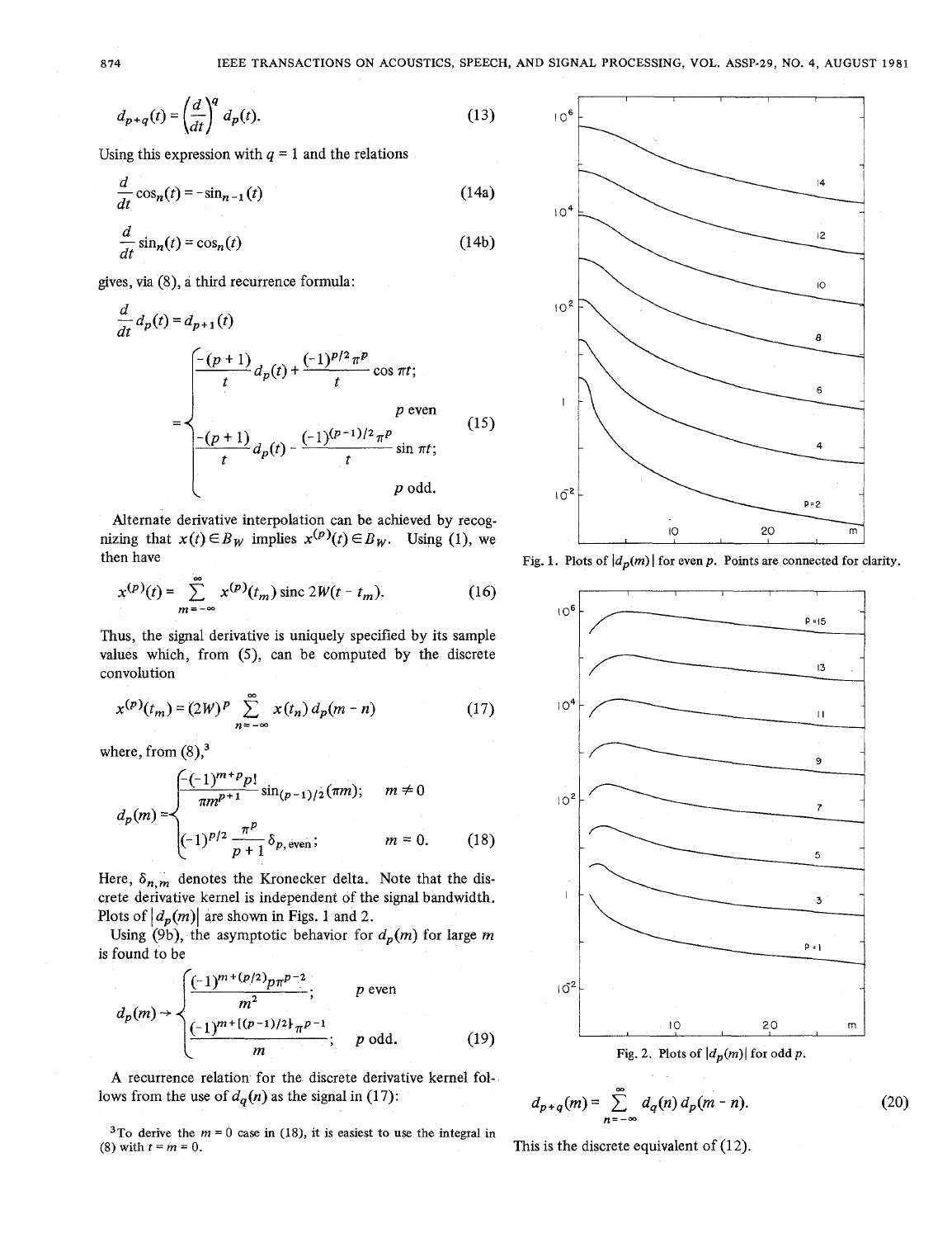A second recurrence relation immediately follows from (15) for  $m \neq 0$ :

$$
d_{p+1}(m) = \begin{cases} \frac{-(p+1)}{m} d_p(m) + \frac{(-1)^{m+(p/2)} \pi^p}{m}; & p \text{ even} \\ \frac{-(p+1)}{m} d_p(m); & p \text{ odd.} \end{cases}
$$
(21)

The discrete derivative kernel is square summable. Since  $d_p(m)$  is simply the mth Fourier coefficient of  $(i2\pi f)^m$  for  $|f| \leq \frac{1}{2}$ , we have

$$
\sum_{m=-\infty}^{\infty} |d_p(m)|^2 = \int_{-\infty}^{\infty} |d_p(t)|^2 dt
$$
  
= 
$$
\int_{-1/2}^{1/2} |(j2\pi f)^P|^2 df
$$
  
= 
$$
\frac{\pi^{2p}}{2p+1}.
$$
 (22)

The discrete derivative kernel can be utilized to couple a bandlimited signal's Taylor series and sampling theorem expan- Equation **(28)** can easily be verified by induction using the sion. If  $x(t) \in B_W$ , it is analytic everywhere [14]. Thus, its recursion relation Taylor series about *tm* is

$$
x(t) = \sum_{p=0}^{\infty} \frac{(t - t_m)^p}{p!} x^{(p)}(t_m)
$$
 (23)

converges for all *t.* Substituting **(17)** gives

$$
x(t) = \sum_{p=0}^{\infty} \frac{(2Wt - m)^p}{p!} \sum_{n=-\infty}^{\infty} x(t_n) d_p(m - n).
$$
 (24)

Since the series is absolutely convergent (see the Appendix), we can interchange the summation order:

$$
x(t) = \sum_{n=-\infty}^{\infty} x(t_n) \sum_{p=0}^{\infty} \frac{(2Wt - m)^p}{p!} d_p(m - n).
$$
 (25) One can easily show that  
\n
$$
(-1)^{p/2} \left[ \cos \frac{(n-1)^p}{p} \right]
$$

The sum over *p* is recognized as the Taylor series expansion of sinc  $2W(t - t_n)$  about  $t = t_m$ . Thus, (25) reduces to the cardinal series **in (1). (32)** 

# IV. INTEGER INTEGRAL INTERPOLATION It follows that, for  $p > 1$ ,

We define the *p*th integral of  $x(t)$  by

$$
x^{(-p)}(t) = \int_0^t \cdots \int_0^t x(t) \, (dt)^p \tag{26}
$$

where we have chosen the lower limit of integration to be zero. (In general,  $x^{(-p)}(t) \notin B_W$ .) The corresponding interpolation relation from the sample values of  $x(t)$  is Recognizing further that<br>
ere we have chosen the lower limit of integration to be zero.<br>
general,  $x^{(-p)}(t) \notin B_W$ .) The corresponding interpolation<br>
tion from the sample values of  $x(t)$  is<br>  $x^{(-p)}(t) = \frac{1}{(2W)^p} \sum_{m=-\infty}^{\$ 

$$
x^{(-p)}(t) = \frac{1}{(2W)^p} \sum_{m = -\infty}^{\infty} x(t_m) \operatorname{sinc}^{(-p)}(2Wt - m) \tag{27}
$$



$$
\operatorname{sinc}^{(-p)}(t-m) = d_{-p}(t-m) - \sum_{k=0}^{p-1} \frac{t^k}{k!} d_{k-p}(-m) \tag{28}
$$

and

$$
d_{-p}(t) = \operatorname{sinc}^{(-p)} t
$$
  
\n
$$
\frac{\pi^{2p}}{2p+1}.
$$
\n(22)\n
$$
= t^p \sum_{q=0}^{\infty} \frac{(-1)^q (\pi t)^{2q}}{(2q+1) (2q+p)!}.
$$
\n(29)

$$
\int_0^t d_{-p}(t-m) dt = d_{-p-1}(t-m) - d_{-p-1}(-m). \tag{30}
$$

Plots of  $d_{-p}(t)$  are shown in Fig. 3.

We can simplify the series expression in **(29)** by recognizing

$$
(\pi t)^p \frac{d}{dt} t^{1-p} d_{-p}(t) = \sum_{q=0}^{\infty} \frac{(-1)^q (\pi t)^{2q+p}}{(2q+p)!}
$$

$$
\equiv \theta_p(t). \tag{31}
$$

$$
p = 0
$$
\n
$$
p = 0
$$
\n
$$
p = 0
$$
\n
$$
p = 0
$$
\n
$$
p = 0
$$
\n
$$
p = 0
$$
\n
$$
p = 0
$$
\n
$$
p = 0
$$
\n
$$
p = 0
$$
\n
$$
p = 0
$$
\n
$$
p = 0
$$
\n
$$
p = 0
$$
\n
$$
p = 0
$$
\n
$$
p = 0
$$
\n
$$
p = 0
$$
\n
$$
p = 0
$$
\n
$$
p = 0
$$
\n
$$
p = 0
$$
\n
$$
p = 0
$$
\n
$$
p = 0
$$
\n
$$
p = 0
$$
\n
$$
p = 0
$$
\n
$$
p = 0
$$
\n
$$
p = 0
$$
\n
$$
p = 0
$$
\n
$$
p = 0
$$
\n
$$
p = 0
$$
\n
$$
p = 0
$$
\n
$$
p = 0
$$
\n
$$
p = 0
$$
\n
$$
p = 0
$$
\n
$$
p = 0
$$
\n
$$
p = 0
$$
\n
$$
p = 0
$$
\n
$$
p = 0
$$
\n
$$
p = 0
$$
\n
$$
p = 0
$$
\n
$$
p = 0
$$
\n
$$
p = 0
$$
\n
$$
p = 0
$$
\n
$$
p = 0
$$
\n
$$
p = 0
$$
\n
$$
p = 0
$$
\n
$$
p = 0
$$
\n
$$
p = 0
$$
\n
$$
p = 0
$$
\n
$$
p = 0
$$
\n
$$
p = 0
$$
\n
$$
p = 0
$$
\n
$$
p = 0
$$
\n
$$
p = 0
$$
\n
$$
p = 0
$$
\n
$$
p = 0
$$
\n
$$
p = 0
$$
\n
$$
p =
$$

$$
d_{-p}(t) = t^{p-1} \int_0^t \frac{\theta_p(\tau)}{(\pi \tau)^p} d\tau.
$$
 (33)

**(26)** Recognizing further that

$$
\left(\frac{d}{dt}\right)d_{-p}(t) = d_{-p+1}(t) \tag{34}
$$

then gives the recurrence relation (for  $p > 1$ )

$$
(p-1)d_{-p}(t) = td_{-p+1}(t) - \pi^{-p}\theta_p(t). \tag{35}
$$

where yields yields

875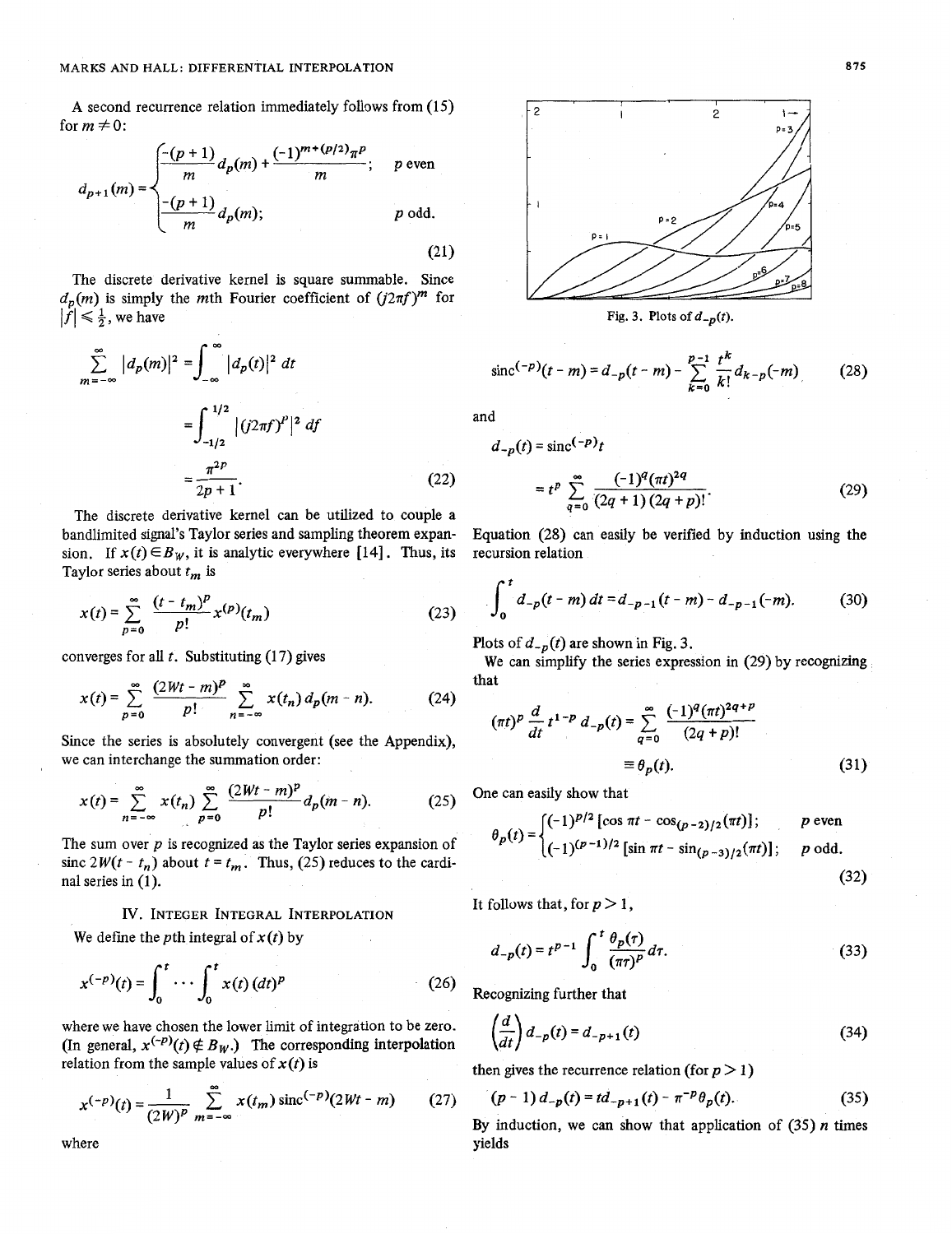$$
d_{-p}(t) = \frac{(p - n - 1)!}{(p - 1)!} t^n d_{-p+n}(t)
$$
  
- 
$$
\sum_{k=0}^{n-1} \frac{t^k (p - k - 2)! \theta_{p-k}(t)}{(p - 1)! \pi^{p-k}}.
$$
 (36)

The closed-form expression for the integral kernel then follows for  $n = p - 1$ :

$$
d_{-p}(t) = \frac{1}{(p-1)!} \left[ t^{p-1} d_{-1}(t) - \sum_{k=0}^{p-2} (p-k-2)! t^k \pi^{k-p} \theta_{p-k}(t) \right].
$$

Note that

$$
d_{-1}(t) = \frac{1}{\pi} S_i \left(\frac{t}{\pi}\right) \tag{38}
$$

where

$$
S_i(t) = \int_0^t \frac{\sin t}{t} dt
$$
 (3)

is the well-tabulated sine integral  $[15]$ .

**V.** FRACTIONAL DERIVATIVE INTERPOLATION For *p* a rational number, we have from (1)

$$
x^{(p)}(t) = \sum_{n=-\infty}^{\infty} x(t_n) \operatorname{sinc}^{(p)}(2Wt - n). \tag{40}
$$

The fractional derivative of any analytic function  $\phi(t)$  can be written as  $[16]$ 

$$
\phi^{(p)}(t) = t^{-p} \sum_{k=0}^{\infty} \frac{t^k \phi^{(k)}(0)}{\Gamma(k - p + 1)}
$$
(41)

where we have chosen the "lower integration limit" as zero for  $p < 0$ . Thus,

$$
\mathrm{sinc}^{(p)}(2Wt - n) = \sum_{k=0}^{\infty} \frac{(2Wt)^{k-p} d_k(-n)}{\Gamma(k - p + 1)}.
$$

Therefore, fractional derivatives can be generated from a series of weighted discrete derivative kernels. For  $p \ge 0$ , sinc<sup>(P)</sup>(t) is bandlimited.

### APPENDIX

Here, we show that the Taylor series for all  $x(t) \in B_W$  is absolutely convergent. Expanding  $x(t)$  about  $t = \tau$  gives

$$
x(t)=\sum_{m=0}^{\infty}\frac{(t-\tau)^m}{m!}x^{(m)}(\tau).
$$

The series converges absolutely if

$$
S \equiv \sum_{m=0}^{\infty} \frac{\left| t - \tau \right|^m}{m!} \left| x^{(m)}(\tau) \right| < \infty.
$$

From the derivative theorem for Fourier transforms,

$$
S = \sum_{m=0}^{\infty} \frac{|t - \tau|^m}{m!} \left| \int_{-W}^{W} (j2\pi f)^m x(f) e^{j2\pi f \tau} df \right|
$$
  

$$
\leq \sum_{m=0}^{\infty} \frac{|t - \tau|^m}{m!} \left[ \int_{-W}^{W} (2\pi f)^{2m} df \right]^{1/2}
$$
  

$$
\cdot \left[ \int_{-W}^{W} |X(f)|^2 df \right]^{1/2}.
$$

 $(37)$ where, in the second step, we have used Schwarz's inequality. Since  $x(t) \in L_2$ ,

$$
E^{2} = \int_{-W}^{W} |X(f)|^{2} df = \int_{-\infty}^{\infty} |x(t)|^{2} dt
$$

is finite. Thus,

9)  

$$
S \le \sqrt{2W} E \sum_{m=0}^{\infty} \frac{(2\pi W |t-\tau|)^m}{m! \sqrt{2m+1}}
$$

$$
<\sqrt{2W} E \sum_{m=0}^{\infty} \frac{(2\pi W |t-\tau|)^m}{m!} = \sqrt{2W} E e^{2\pi W |t-\tau|}.
$$

This bound is finite for all finite  $t$  and  $\tau$ . Thus, any Taylor series for any  $x(t) \in B_W$  is absolutely convergent.

### **REFERENCES**

- E. T. Whittaker, "On the functions which are represented by the expansions of the interpolation theory," *Proc. Roy. SOC. Edinburgh,vol.* 35, p. 181,1915.
- C. **E.** Shannon, "A mathematical theory of communication," *Bell. Syst. Tech. J.,* vol. 27, pp. 379,623, 1948.
- D. A. Linden, "A discussion of sampling theorems," *Proc. IRE,*  vol. 47, p. 1219, 1959.
- A. J. Jerri, "The Shannon sampling theorem-Its various extensions and applications: A tutorial review," *Proc. IEEE,* vol. 65, p. 1565,1977.
- [5] J. Mathews and R. L. Walker, *Mathematical Methods of Physics*, 2nd ed. Menlo Park, CA: Benjamin, 1964, **pp.** 353-358.
- **S. S.** Kuo, *Numerical Methods and Computers.* Reading, MA: Addison-Wesley, 1965, ch. 7.
- J. D. Gaskill, *Linear Systems, Fourier Transforms and Optics.*  New York: Wiley, 1978, pp. 197-199.
- R. **C.** Agarwal and J. W. Cooley, "New algorithms for digital convolution," *IEEE Trans. Acoust., Speech, Signal Processing,*  VO~. **ASSP-25,** p. 392,1977;
- R. **J.** Marks, **11,** "Sampling theory for linear integral transforms," *Opt. Lett.,* vol. 6, p. 7,1980.
- $[10]$ N. C. Gallagher, Jr., and G. L. Wise, "A representation for bandlimited functions," *Proc. IEEE,* vol. 63, p. 1624, 1975.
- R. J. Marks, **11,** J. **F.** Walkup, and M. 0. Hagler, "Methods of linear system characterization through response cataloging,' *Appl. Opt.,voL* 18, p. 655,1979.
- [12] I. S. Gradshteyn and I. M. Ryzhik, *Table of Integrals*, *Series and Products,* 4th ed. New York: Academic, 1965, p. 92, no. 2.321.2.
- [13] R. Bracewell, *The Fourier Transform and Its Applications*. New York: McGraw-Hill, 1965.
- G. **C.** Temes, **V.** Barcilon, and **F. C.** Marshall, **111,** "The optimization of bandlimited systems," *Proc. IEEE,* vol. 61, p. 196, 1973.
- M. Abramowitz and **I.** A. Stegun, *Handbook of Mathematical Functions.* New York: Dover, 1972, ch. *5.*
- K. B. Oldham and **J.** Spanier, *The Fractional Calculus.* New York: Academic, 1974.